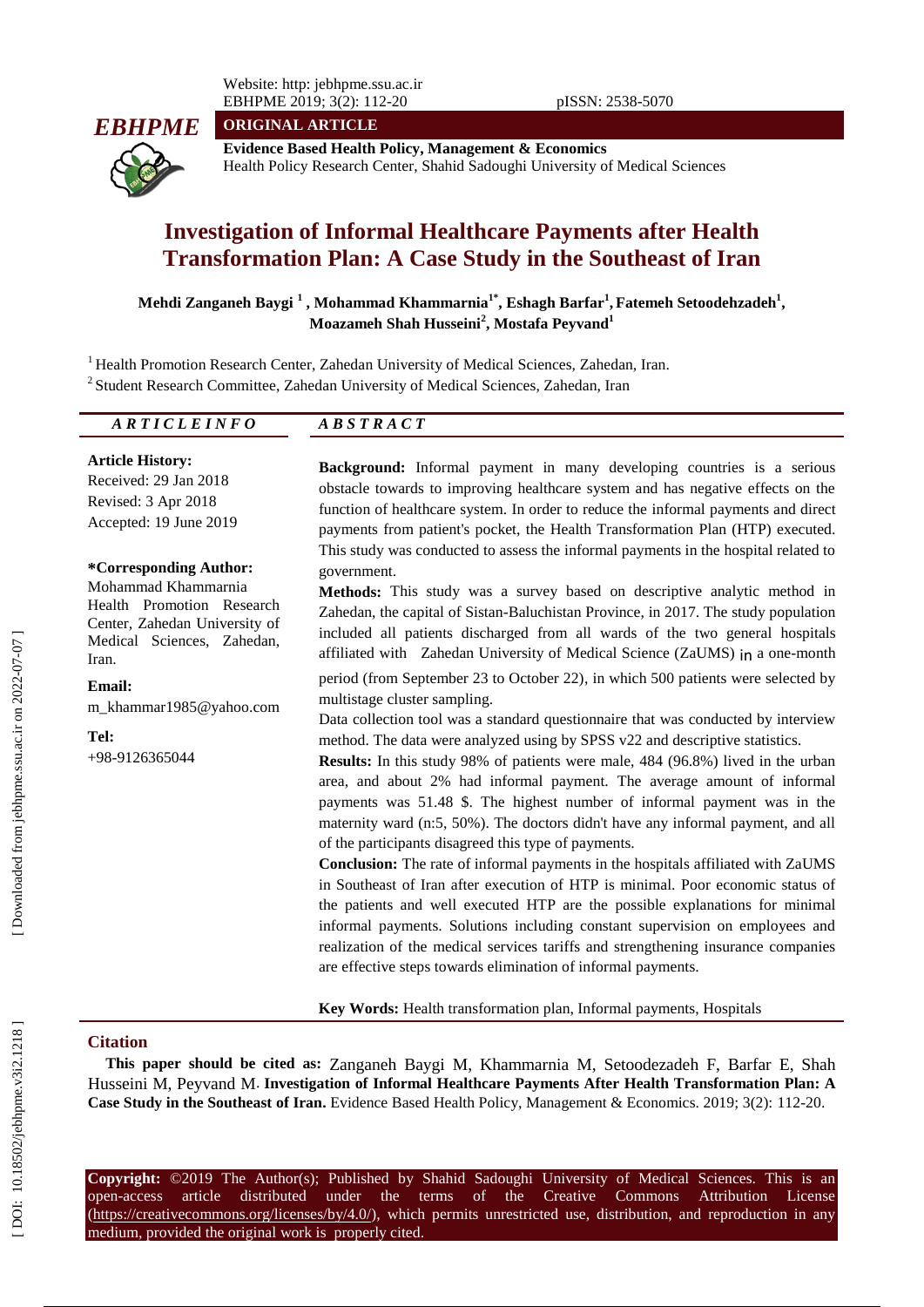# **Introduction**

Today, health systems are responsible not only for<br>promoting people's health but also protecting promoting people's health but also protecting them against the financial costs of illnesses. One of the challenges facing governments is reduction the share of out -of-pocket (OOP) health payments for people and informal payments to health care providers (1).

Informal health payments are part of OOP payments that are paid to individuals or organizations providing healthcare, and these payments are made out of formal payment channels (2, 3). The different forms of informal payments are as follows: 1 - cash payments: Most informal payments to health care providers are in cash; 2 - Gift giving: Some payments are made in the form of flowers, sweets, certificate of appreciation, etc. This type of informal patient payment is more voluntary than cash payments and is made mainly to appreciate health care providers; 3. In -kind or commitment to deliver a service: This type of payment can be in the form of giving food, blanket, bandage, syringe and medical instruments, or being committed to deliver a special service to the health care provider in return for the health care service provided (4).

The reason for informal payments is mostly reception of *higher* quality services. Patients in fact fear that if they do not make this kind of payment, they will receive inappropriate or low level services (5). From economic perspective, informal payments are a form of OOP financing because they have similar effects on demand and financing burden compared to legal payments by clients (6).

Informal payments in many developing and transition countries are a major source of financing health care services and a serious and significant barrier to health system reform (7).

Research evidence suggests an ever -increasing trend of informal payments across the globe, especially in low -income and poor countries, as well as in transition countries (8) including Central and Eastern European and Central Asian (9).

The frequency of informal payments has been reported to be widely varied across the globe, from

2% in Peru to 96% in Pakistan (10). A large proportion of the patients in Bulgaria (43%), Poland (46%), Turkmenistan (50%), and Tajikistan (70%) are also coerced to pay informal payments for services that are legally free  $(11)$ .

In recent years, we have witnessed an increasing trend of medical tariffs for doctors and health care providers, partly due to inflation and the advancement of diagnostic and therapeutic technology, and partly due to increased informal payments to doctors and other health care providers (12).

The causes of the emergence and increased frequency of informal payments include inadequate financing of the health care sector, unclear definition of payments, the incapability of the public sector, the inadequacy of formal payments to the health care staff and poor supervision (13).

In Iran, the program aimed at reducing informal patient payments in hospitals affiliated with the Ministry of Health and Medical Education has been enforced in the programs incorporated in the Health Transformation Plan (HTP) since May 5, 2014. The continuous residence of general practitioners and specialists in disadvantaged areas is one of the service packages incorporated into this national plan with the aim of eliminating informal payments and increasing access to specialized and general health care services in these areas (14).

It is therefore necessary to investigate the effects of the HTP interventions on the amount of informal payments and related factors in the health system of Iran, which can be a useful step in promoting the effective management of the health system in this country.

In this regard, the present study was conducted to investigate the amount of informal payments and related factors in two governmental hospitals of Zahedan , the capital of Sistan -Baluchistan Province. The results of this study could help make appropriate policies in order to improve justice, decrease the rate of patient s facing catastrophic health expenditures and payment methods reform in the health system of Iran.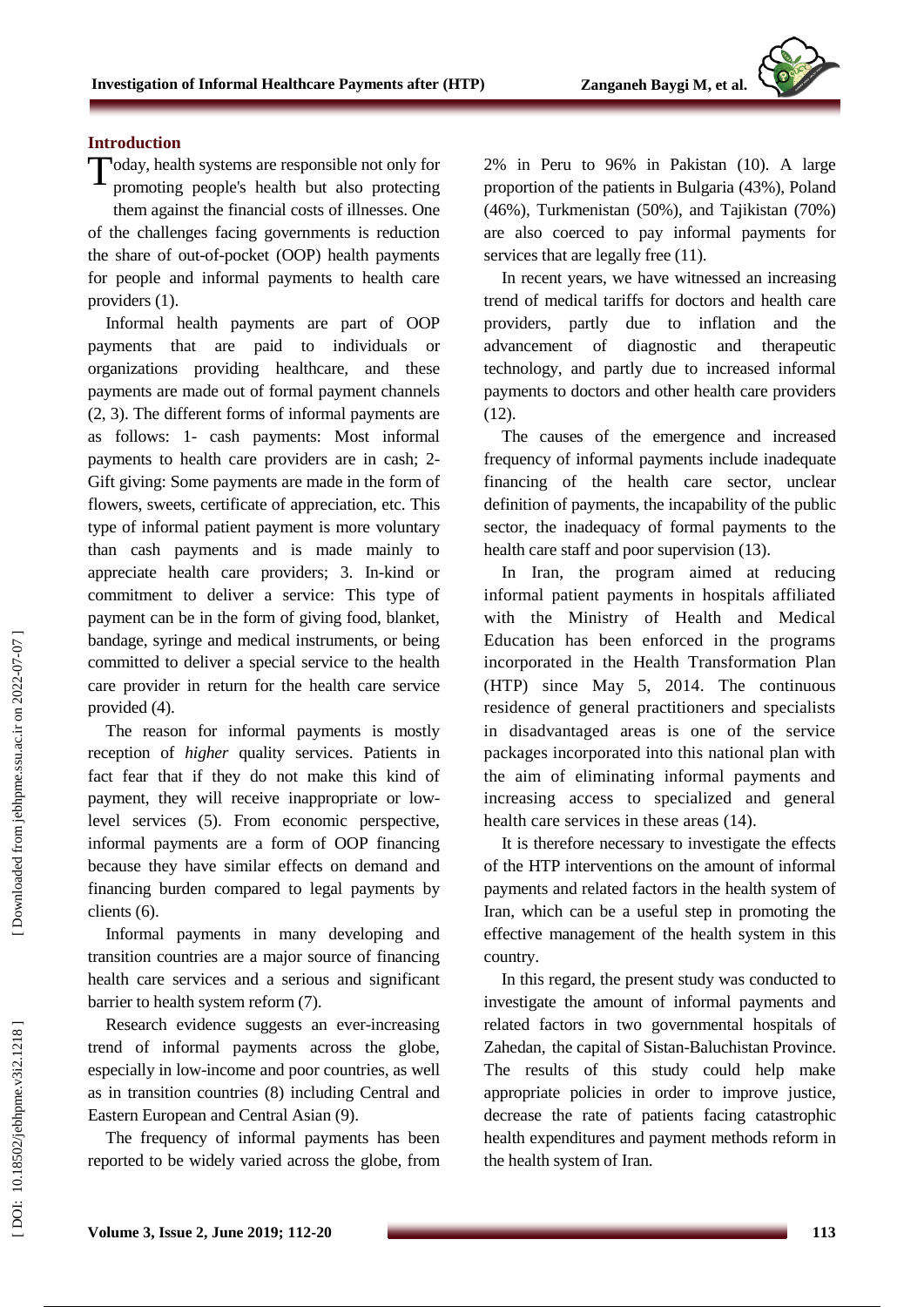## **Materials and Methods**

This survey was conducted in 2017 in two major teaching hospitals affiliated with Zahedan University of Medical Science (ZaUMS) (523 -Bed Ali -ibn Abi Talib Hospital, the largest specialty and subspecialty hospital in Sistan-Baluchistan Province, and 270 -Bed Khatam -ul -Ambia Hospital, the only trauma center in the province). The study population consisted of all patients discharged from all wards of the two hospitals in a one -month period (from September 23 to October 22 ).

The sample size was estimated at 500 individuals with a 95% confidence interval and an error of less than 5% according to one study in the hospitals of Urmia, northwest of Iran that showed that about 30% of the patients referred to hospitals made informal payments (18) and by the formula below:

$$
n = \frac{\left(Z_{1-\frac{\alpha}{2}}\right)^{2} * P * (1-P)}{d^{2}}
$$

The number of samples enrolled by simple random sampling from each hospital was determined proportionally to sample size. Accordingly, 347 patients discharged from Ali -ibn Abi Talib Hospital and 153 patients discharged from Khatam -ul -Ambia Hospital were selected.

The data collection tool was a questionnaire that was administered through telephone interview. The questionnaire was the standard questionnaire of informal payments used in the study of Ghiasipour et al . whose validity and reliability have been confirmed (13). This questionnaire consists of 40 questions divided into six sections.

The first section consists of 12 items, the first of which addresses the hospital characteristics that was filled out by the researcher, 3 of which are to investigate patient health insurance, 7 of which are about the patient's place of residence, health care service delivery in the hospital and the amount of money paid to the hospital, and 1 question is concerned with informal payment or lack of it.

The second section was filled out by those who had made informal payments to doctors and consists of 6 questions, investigating the doctor's specialty, payment time, the amount of cash payment, the type of in -kind contribution and its approximate monetary value , voluntary or mandatory (coerced) payment, and the incentive(s) for informal payment to the doctor.

The third section was completed by those who had made informal payments to nurses and consists of 4 questions regarding the amount of cash payments, the type of in -kind contribution and its approximate monetary value, voluntary or mandatory (coerced) payment, and the incentive(s) for informal payment to the nurse.

The fourth section was completed by those who had made informal payments to other hospital staff and consists of 5 questions addressing the payee's job, the amount of cash payment, the type of in-kind contribution and its approximate monetary value, voluntary or mandatory (coerced) payment, and the incentive(s) for informal payment to other hospital staff.

The fifth section consists of 3 questions and was filled out by those who had previously made no informal payments. The first question investigates the request or by doctors and other hospital staff lack of it, the second question is about the incentive for refusing to make informal payment if being asked to do so, and the third question is concerned with the incentive for lack of voluntary informal payment by those who had not previously been asked to make such payment.

The sixth section consists of 10 questions that were answered by all participants. The first two questions are related to the total (formal and informal) amount paid for receiving care and how it was financed. The next question is related to the attitude of the respondents about the informal payment and investigates whether they are opposed to such payments or not. In the next seven questions, the socioeconomic and demographic characteristics of the household are addressed. It should be noted that this section was completed at the end of the interview when the participants would be more likely to feel comfortable and thus give honest answers to the questions regarding informal payments.

After the study protocol was approved, the necessary permissions were obtained from the Deputy of Research and Technology, and necessary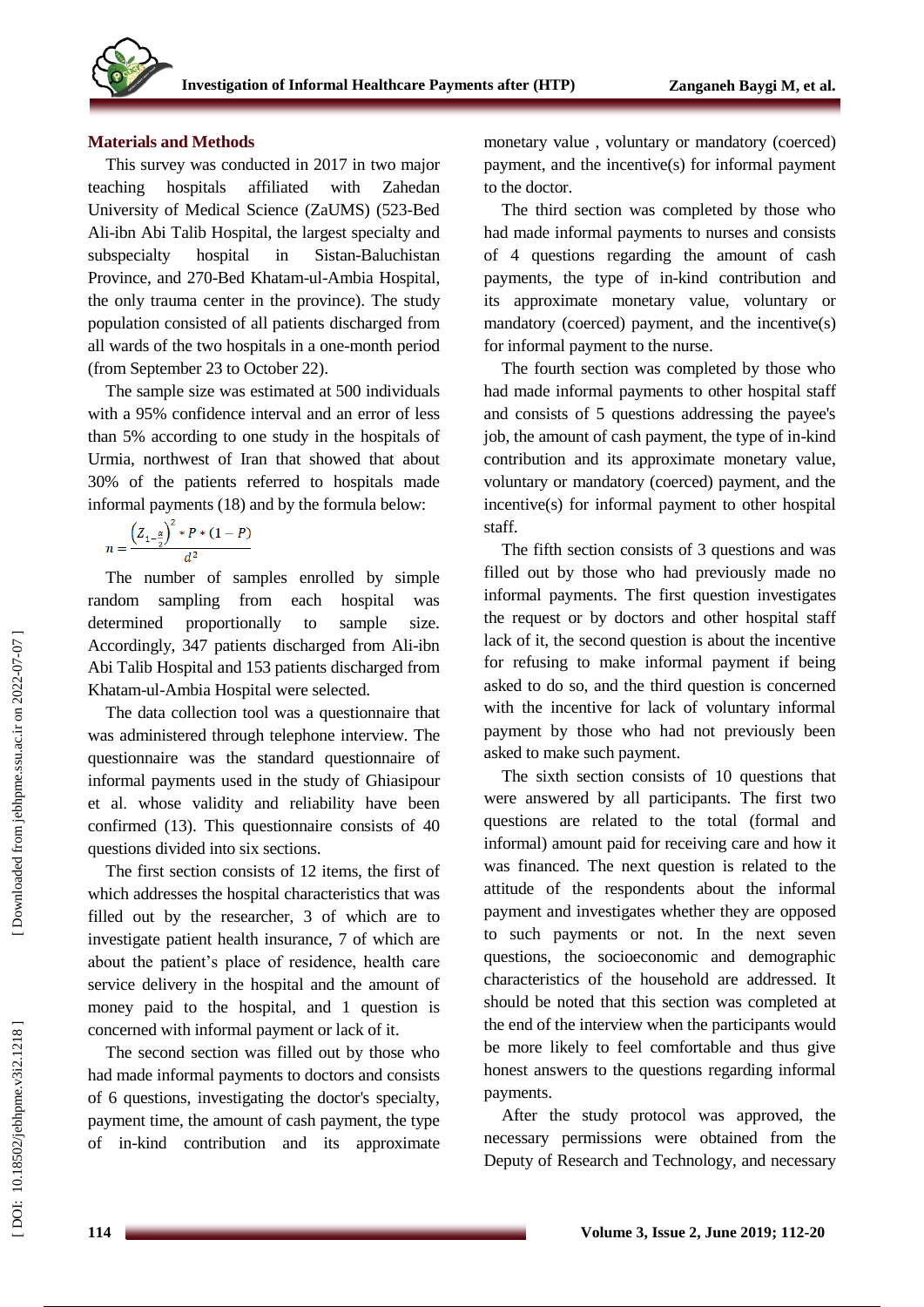permissions were made with the Deputy of Treatment, the data of patients discharged from the studied hospitals were obtained. it was attempted to minimize recall biases through shortening the recall period (a one -month period, from September 23 to October 22).

The payments were reported based on Iranian Rials (IRR) and were converted to US Dollars using the exchange rates at the time of the study .

Since data collection needed to be done after the discharge of the patients from the hospital , the probability of filling out the questionnaire and returning it by the patients or their families after discharge was very low, then, as with most studies in other countries, telephone interview was used to collect data in order to allow free and better communication with patients and their families, clarify their potential ambiguities about questions, fill out the questions for illiterate participants, reduce potential inconvenience for families, and increase the probability of filling out questionnaires for all participants regardless of their city of residence, etc. So, verbal consent was given.

After contacting 500 discharged patients, the data were recorded and analyzed. In all steps of the study, ethical considerations including voluntary participation in the study, confidentiality of information, and lack of disclosure of the patients' and personnel's characteristics as well as lack of reporting identifying information were observed.

Immediately after data collection process, the data were entered into the SPSS software (version 22) and analyzed. In this study, the descriptive statistics such as frequency, frequency percentage, mean, and standard deviation were used to analyze the data .

### **Results**

Because the participants were industriously followed up, the data of all 500 patients were collected (response rate: 100%). Most of the participants lived in urban areas (n: 484, 96.8%) especially Zahedan (n: 374, 74.8%). The demographic characteristics of the participants are presented in Table 1.

The household size of about 70% of our participants was 3 -4 people. The majority of our participants were covered by *Iranian* health insurance (n: 402, 80.4%).

In addition, 100% of our participants were covered by health insurance and none of them by supplementary insurance. Women had the highest amount of informal payments (n: 8, 80 % ), and all who made informal payments (n: 10, 100%), lived in urban areas.

Information on hospitalization and treatment of participants is shown in Table 2.

According to Table 2, most patients referred to the clinic (n: 324, 64.8%) and were admitted to the emergency department (n: 154, 30.8%). The average length of hospital stay was 3 -5 days (n: 412, 84.4%) and the most frequently delivered health care service was referring to the laboratory (n: 282, 56.4%).

Fifty percent of patients who had made informal payments were admitted to the obstetrics and gynecology department. Overall, around 2% of the patients had made informal payment completely voluntarily, while all our participants opposed informal patient payment.

Information about formal and informal payments to hospital staff is shown in Table 3:

The average amount of informal payments to nurses and to other staff were 64 \$ and 21.8 \$, respectively . Overall, the average amount of informal payments also was 51.48 \$. Besides, eight (1.8%) patients had made informal payments in the form of gift giving.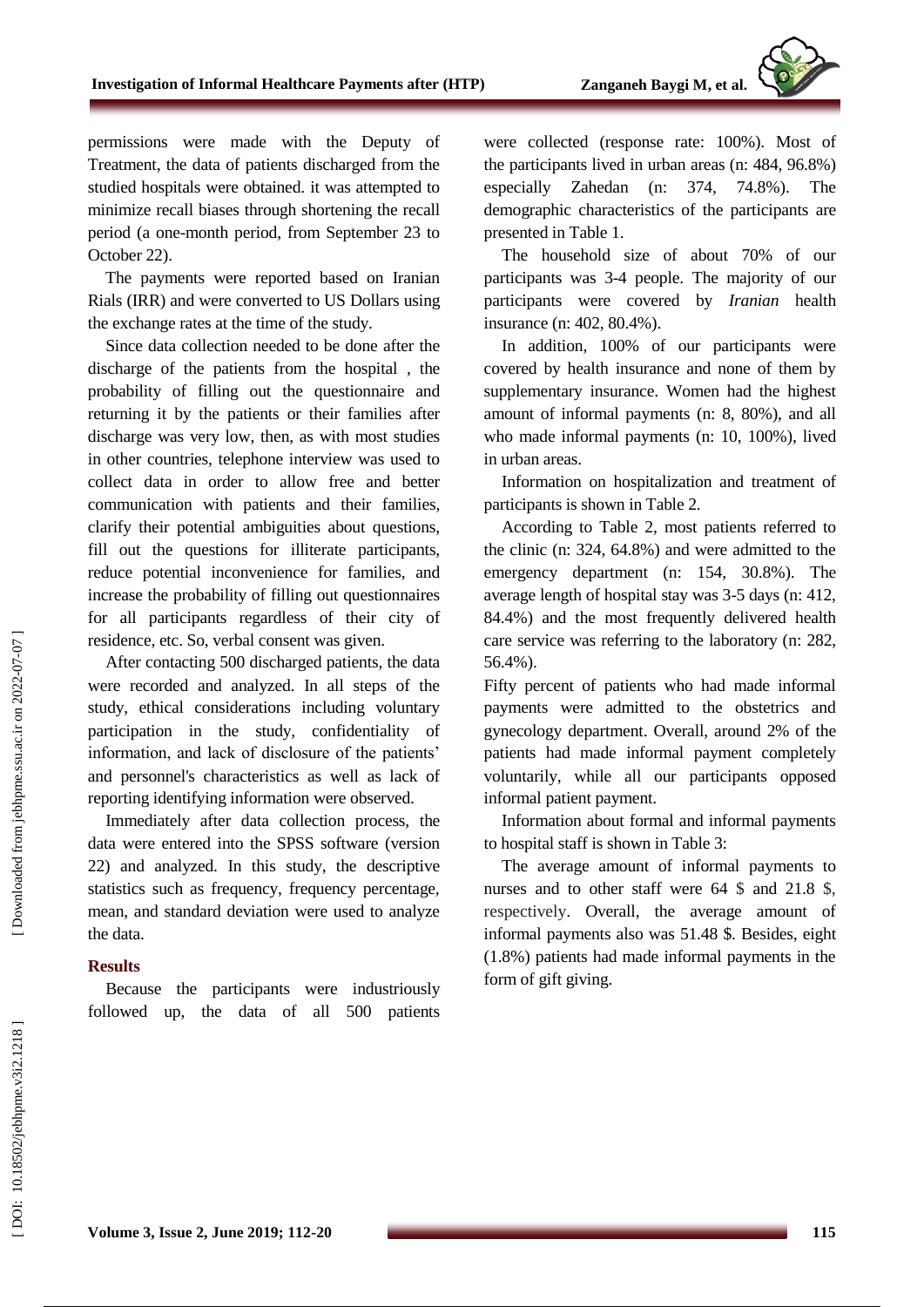| <b>Variables</b>         | <b>Dimensions</b>        | <b>Frequency</b><br>(percentage) | <b>Informal payment</b><br>[frequency (percentage)] |
|--------------------------|--------------------------|----------------------------------|-----------------------------------------------------|
| Age group                | Children and adolescents | 64(12.8)                         | 7(70)                                               |
|                          | The middle aged          | 312(62.4)                        | 3(30)                                               |
|                          | The elderly              | 124(24.8)                        | 0(0)                                                |
| Gender                   | Male                     | 490(98.0)                        | 2(20)                                               |
|                          | Female                   | 10(2.0)                          | 8(80)                                               |
| City                     | Zahedan                  | 374(74.8)                        | 10(100)                                             |
|                          | Zabol                    | 14(2.8)                          | 0(0)                                                |
|                          | Baluchistan              | 112(22.4)                        | 0(0)                                                |
| Place of residence       | Urban                    | 484(96.8)                        | 10(100)                                             |
|                          | Rural                    | 16(3.2)                          | 0(0)                                                |
| Household size           | $1 - 2$                  | 16(3.2)                          | 0(0)                                                |
|                          | $3-4$                    | 353(70.6)                        | 10(100)                                             |
|                          | More than 4              | 121(24.2)                        | 0(0)                                                |
| Health insurance         | Covered                  | 500(100)                         | 10(100)                                             |
|                          | Not covered              | 0(0)                             | 0(0)                                                |
| Type of health insurance | Social insurance         | 65(13.0)                         | 2(20)                                               |
|                          | Iranian                  | 402(80.4)                        | 7(70)                                               |
|                          | Armed forces             | 24(4.8)                          | 1(10)                                               |
|                          | Others                   | 9(1.8)                           | 0(0)                                                |
| Supplemental insurance   | Yes                      | 0(0)                             | 0(0)                                                |
|                          | No                       | 500(100.0)                       | 10(100)                                             |

#### **Table 1.** Patients' informal payments by demographic characteristics

## **Table 2.** Patients' Informal payment by medical information

| <b>Variable</b>         | <b>Dimensions</b>   | <b>Frequency</b><br>(%) | informal payments<br>Frequency $(\% )$ |
|-------------------------|---------------------|-------------------------|----------------------------------------|
|                         | Office              | 59 (11.8)               | 1(10)                                  |
|                         | Emergency           | 54(10.8)                | 1(10)                                  |
| Type of referral        | Clinic              | 324(64.8)               | 4(40)                                  |
|                         | Referred            | 63 (12.8)               | 4(40)                                  |
|                         | Surgery             | 99 (19.8)               | 3(30)                                  |
|                         | <b>ICU</b>          | 11(2.2)                 | 0(0)                                   |
|                         | <b>CCU</b>          | 21 (4.2)                | 0(0)                                   |
|                         | Internal            | 60(12.0)                | 0(0)                                   |
|                         | Chemotherapy        | 24(4.8)                 | 0(0)                                   |
| Ward of hospitalization | Orthopedics         | 3(0.6)                  | 0(0)                                   |
|                         | Pediatrics          | 57 (11.4)               | 0(0)                                   |
|                         | Maternity           | 51 (10.2)               | 5(50)                                  |
|                         | Emergency           | 154 (30.8)              | 1(10)                                  |
|                         | Hematology          | 10(2.0)                 | 1(10)                                  |
|                         | Oncology            | 10(2.0)                 | 0(0)                                   |
|                         | < 5/3               | 412 (82.4)              | 10(100)                                |
| Hospital stay length    | $5/3$ $5/4$         | 60(12.0)                | 0(0)                                   |
|                         | >5/4                | 28(5.6)                 | 0(0)                                   |
|                         | N <sub>o</sub>      | 358 (77.0)              | 3(30)                                  |
| Surgery                 | Yes                 | 114(22.8)               | 7(70)                                  |
|                         | <b>Test</b>         | 282 (56.4)              | 3(30)                                  |
|                         | Chemotherapy        | 27(5.4)                 | 0(0)                                   |
|                         | Orthopedic cast     | 9(1.8)                  | 0(0)                                   |
| Health care service     | Electrocardiography | 9(1.8)                  | 0(0)                                   |
|                         | Connection          | 1(0.2)                  | 0(0)                                   |
|                         | Angiocardiography   | 1(0.2)                  | 0(0)                                   |
|                         | Surgery             | 91(18.2)                | 2(20)                                  |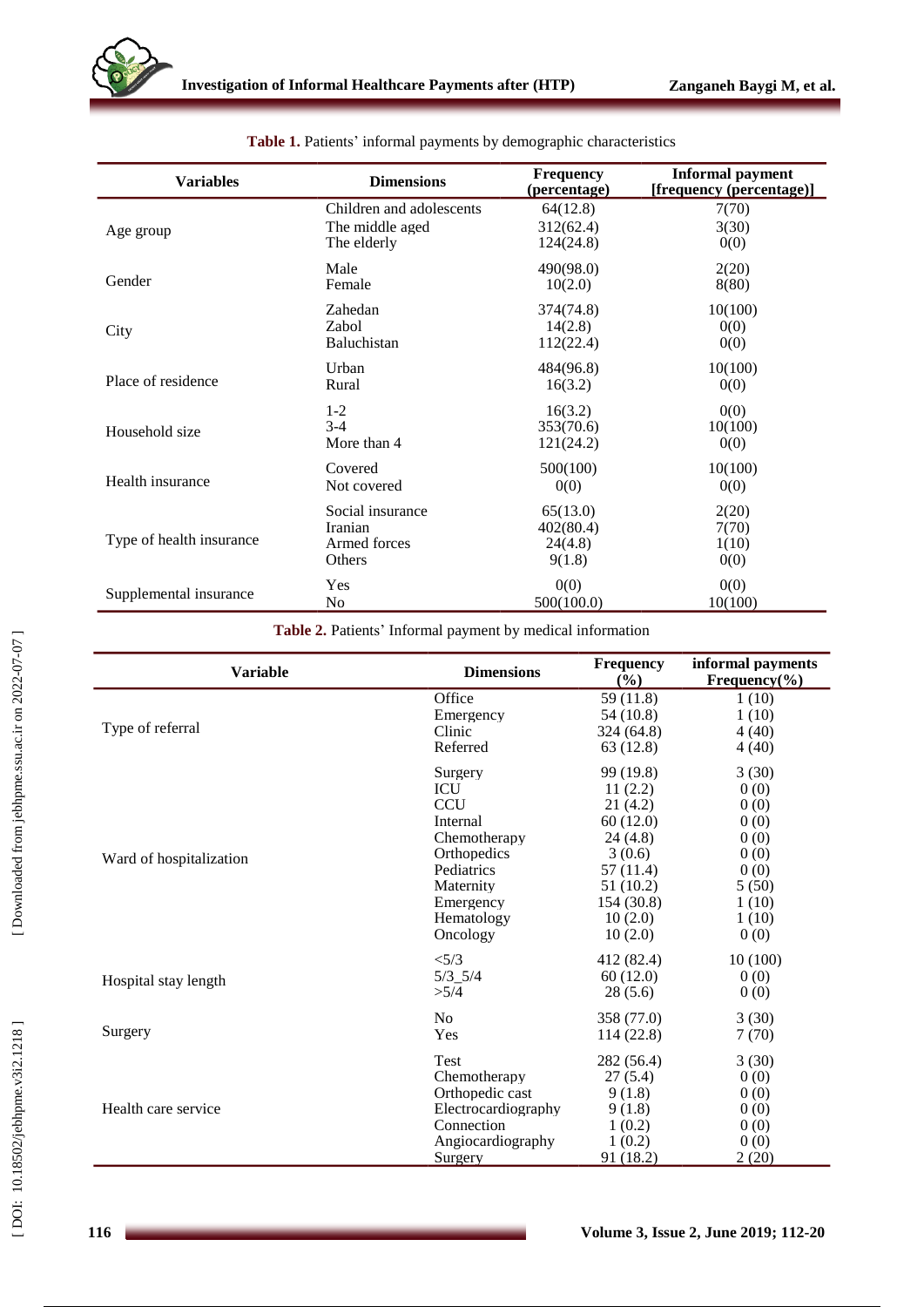

|                                                               | Cesarean         | 24(4.8)     | 4(40)   |
|---------------------------------------------------------------|------------------|-------------|---------|
|                                                               | Vaginal delivery | 26(5.2)     | 1(10)   |
|                                                               | Imaging          | 23(4.6)     | 0(0)    |
|                                                               | Dialysis         | 7(1.4)      | 0(0)    |
|                                                               | Agree            | 500 (100.0) | 10(100) |
| Respondent viewpoint on informal payment to<br>hospital staff | Oppose           | 0(0)        | 0(0)    |

**Table 3.** Frequency distribution of informal patient payments to the staff of the hospitals under study

| <b>Organizational position</b> | Type of informal payment | Mean $(§)$ | <b>Frequency</b><br>(percentage) |
|--------------------------------|--------------------------|------------|----------------------------------|
|                                | Cash                     | 89.27      | 1(0.2)                           |
| <b>Nurse</b>                   | Gift                     | 58.92      | 5(1)                             |
|                                | Total                    | 64         | 6(1.2)                           |
|                                | Cash                     | 44.64      | 1(0.2)                           |
| Other health care providers    | Gift                     | 17.26      | 3(1)                             |
|                                | Total                    | 21.8       | 4(1.2)                           |
|                                | Cash                     | 66.96      | 2(0.4)                           |
| Total                          | Gift                     | 42.32      | 8(1.8)                           |
|                                | Total                    | 51.48      | 10(2.2)                          |

#### **Discussion**

The findings of this study indicate that a small number of patients referring to hospitals in Zahedan (southeast of Iran ) made informal payments, probably because Sistan -Baluchistan Province is an underprivileged region of Iran and the population of this province has a comparatively lower socioeconomic status than those of other provinces of the country.

In addition, the implementation of the HTP and the increased medical services tariffs are another possible explanation for decreased informal payments in the county under purpose.

However, since no study was done in Sistan - Baluchistan Province before the implementation of the HTP, we cannot compare our results with those of similar studies. In agreement with the findings of our study, Piroozi *et al.* reported that 10% of Kurdistan Province population made informal payments after the HTP (17). Abootorabi *et al*. also reported that 8.5% of the patients included in their study made informal payments (18). But in one study in six South European countries, Hordnick *et al*. concluded that as the quality of medical services provided and modernization decrease, the rate of informal payments increases (19).

According to the findings of our study, the most common form of payment was in -kind contributions, flower giving and gift giving. However, in the study of Ezgen *et al*., 69.7% of informal payments were made in cash and 4.29% of in -kind contributions were in the form of gift giving (20).

In -kind contributions and gift giving are mainly made by clients to improve the quality of health care services. As with many other countries, such payments are partly rooted in our community's culture; therefore, efforts need to be made to change such viewpoints.

In this study, the average amount of informal payments was 51.48 \$, while in the study of Khodamardi *et al*., the amount of payments reportedly ranged from 12.8 \$ in the teaching hospitals to 124.68 \$ in the private hospitals, which was attributed to the large number of patients and the referral of mainly rich people to private hospitals (21). Comparably stricter monitoring in teaching hospitals and higher staff revenues in and referring low income people to governmental hospitals are potential reasons for lower rate of informal payments in such hospitals.

According to the results of our study, most in kind contributions and gift givings to the nurse and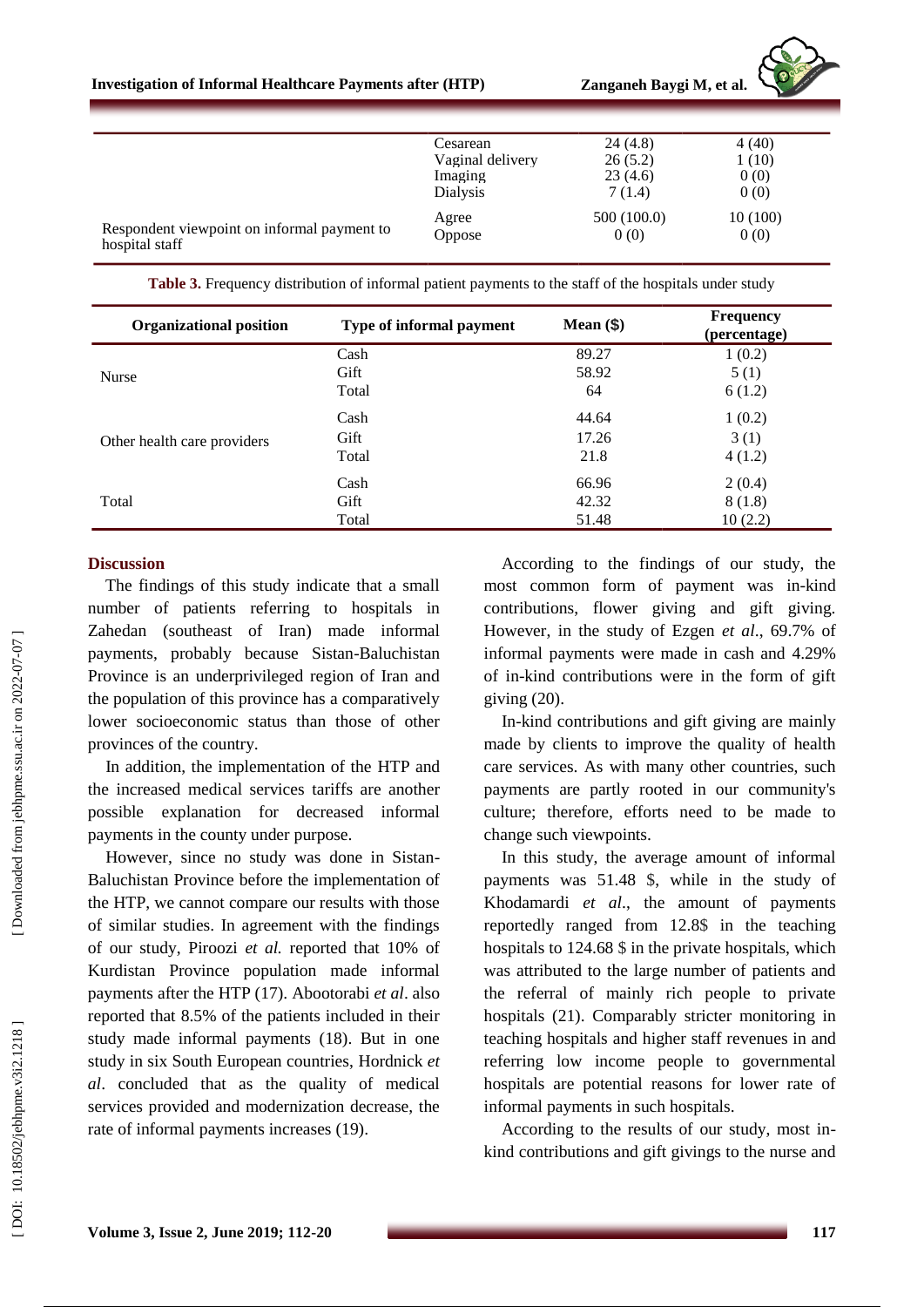other hospital staff were made voluntarily, mainly aimed at increasing care for the patient and making the health care provider happy. Most of such payments are arguably due to the cultural characteristics of the people making them. Abootorabi *et al*. reported that 67% of gift givings were done for appreciation and other reasons included establishing good communication with medical personnel in order to create relationships potentially needed in the future and receiving further services and attention (18).

Although some of our participants had made informal payments to hospital staff, all of them reported that they were opposed to informal payments to hospital staff. In agreement with this finding, Setayesh *et al*. also reported that the majority of households were opposed to informal payments and only 13.6% of households perceived such payments as permissible (22).

In this study, the staff of the maternity reported to receive the highest amount of informal payments, but in the study of Parsa *et al*., surgeons were reported to receive the highest amount of informal payments (51.8%) (23). All people who had made no informal payments reported that they had not been asked to make such payment and that they would not do even if they were requested. In addition, these people did not have much hope about the outcome of filing complaint, and in fact they had no incentive to file a complaint. To justify the silence of the people regarding informal payments, Jafari *et al.* have argued that if the current trend continues and the relevant rules are not revised, people will not be expected to monitor the situation and that if this trend persists, the phenomenon of informal payment will become a norm and culture (24). Choline William *et al*. study in 11 Central European countries showed that informal patient payment to health care professionals in the silence of patients and health care staff has occurred due to the weakness and incoordination of deterrent formal rules (25).

In this study, residents of other cities in the province and rural areas and people not covered by insurance reported to make no informal payments. However, the finding of Setayesh *et al*. study disclosed that urban populations, women compared to men, and those with academic education compared to the ones with lower education levels, and those admitted to state hospitals were more strongly opposed to this kind of payment (26). To explain this finding, it can be argued that rural people and residents of remote counties choose to refer to governmental hospitals to receive health care services because of lower income.

The limitations of our study include lack of divulging information about informal payments by patients as well as lack of publicizing reliable papers and official reports on accreditation before the implementation of the HTP in Iran to compare our results with theirs.

As this study was conducted in two university teaching hospitals, the generalization of its findings should be done cautiously.

## **Conclusion**

This study showed that the rate of informal payments in governmental hospitals was low and limited after the HTP.

The poor economic conditions of patients and the proper implementation of the HTP aimed at preventing households' paying stupendous costs and reducing informal payments could contribute to the low rate of informal payments. It is recommended to implement various solutions, such as continuous monitoring of employee performance, realization of the medical services tariffs, and the strengthening of insurance institutes to eliminate informal payments.

## **Acknowledgements**

This study was a research project approved by the Research and Technology Deputy of ZUMS (grant no.:8168; the Code of Ethics IR.ZAUMS.REC 1396.102). The authors appreciate ZaUMS for the financial and spiritual support of the study and all people who assisted in conducting it.

# **Conflicts of interest**

The authors declare that they have no conflict of interests .

# **Authors' contribution**

Khammarnia M, Zanganeh Baygi M and Peyvand M, designed the Study . Shahhoseinh M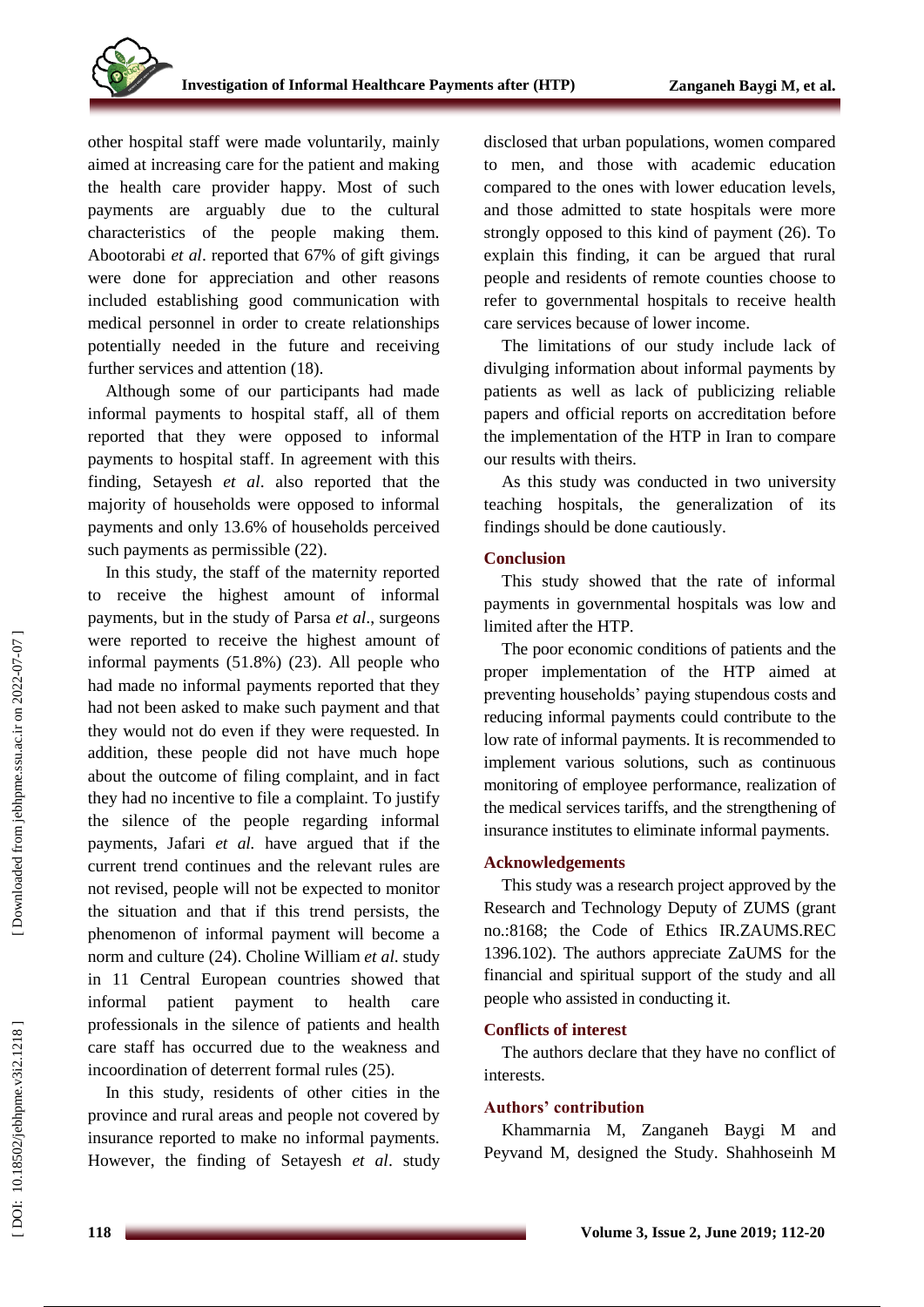and Setoodehzadeh F, gathered data, Barfar E, Khammarnia M, Peyvand M, analyzed the data.

## **Reference s**

- 1. WHO. The world health report 2000: health systems: improving performance. World Health Organization, Geneva; 2000.
- 2. Zarei E, Palesh M, Khodakarim S, Nikkhah A. Informal Payments for Inpatient Services and Related Factors: A Cross -Sectional Study in Tehran, Iran. Health Scope. 2018(In Press).
- 3. Thompson S, Massialos E. What are the equity, efficiency, cost containment and choice implications of private health -care funding in western Europe?. WHO Regional Office for Europe's Health Evidence Network (HEN); 2004.
- 4. Ozgen Narcı H, Sahin İ, Yıldırım HH. Financial catastrophe and poverty impacts of out -of-pocket health payments in Turkey. Eur J Health Econ. 2015; 16(3): 255-70. doi: 10.1007/s10198-014-0570 -z.
- 5. Amiresmaili M, Nekoeimoghadam M, Esfandiari A, Ramezani F, Salari H,Causes of informal payments in health sector: a qualitative study of viewpoints of physicians,policy makers and patients, Ethics and Medical History. August 2013 Number 3, page72 -83
- 6. Khodamoradi A, Rashidian A, Aghlmand S, Arab M. Informal Payments in Health Sector and Policies to Deal with (A Review Study). jhosp. 2015; 14(3): 23 -32.
- 7. Habibov N, Cheung A. The impact of unofficial out -of-pocket payments on satisfaction with education in Post -Soviet countries. International Journal of Educational Development. 2016 Jul 1; 49:70 -9.
- 8. Cohen N. How Culture Affects Street -Level Bureaucrats' Bending the Rules in the Context of Informal Payments for Health Care: The Israeli Case. SAGE journals . 2018; 48(2): 175 -87.
- 9. Horodnic AV, Williams CC, Polese A, Zait A, Oprea L. Exploring the Practice of Making Informal Payments in the Health Sector: Some Lessons from Greece. InThe Informal Economy in

All authors contributed in writing the paper. All authors confirmed and approved the final paper .

Global Perspective 2017 (pp. 157 - 172). Palgrave Macmillan, Cham.

- 10. Aboutorabi A, Ghiasipour M, Rezapour A, Pourreza A, Asiabar AS, Tanoomand A. Factors affecting the informal payments in public and teaching hospitals. Medical journal of the Islamic Republic of Iran. 2016; 30:315.
- 11. Souliotis K, Golna C, Tountas Y, Siskou O, Kaitelidou D, Liaropoulos L. Informal payments in the Greek health sector amid the financial crisis: old habits die last…. Eur J Health Econ. 2016; 17(2): 159-70. doi: 10.1007/s10198-015-0666 -0.
- 12. Kazemian M, Abolhalaj M, Nazari H. Assessment of equity in public health care financing in 2013. Journal of Clinical Nursing and Midwifery. 2017; 6 (1):64-72.
- 13. Ghiasipour M, Poorreza A, Arab M,Mahmoodi M, Abutorabi A. The Analysis of Informal Payments Among Hospitals Covered Under Tehran University of Medical Sciences(TUMS) 2009. Journal of Hospital. 2011: 10 (3): 9-22.[In Persian]
- 14. Khammarnia M, Barfar E, Ansari -Moghadam A, Setoodehzadeh F, Baygi MZ, Peyvand M, Mohammadi M, Mirbalochzahi A. The Households Health Spending and impoverishment: A Study after Iran's Health Transformation Plan. Health Scope. 2018 Feb 1; 7.
- 15.Kankeu HT, Ventelou B. Socioeconomic inequalities in informal payments for health care: an assessment of the 'Robin Hood' hypothesis in 33 African countries. Soc Sci Med. 2016; 151:173 -86. doi: 10.1016/j. socscimed.2016.01. 015.
- 16. Meskarpour -Amiri M, ARANI AA, Sadeghi H, Agheli -Kohnehshahri L. Socioeconomic factors affecting informal payments in the health sector. Transylvanian Review of Administrative Sciences. 2016; 12(47):116 -28.

DOI: 10.18502/jebhpme.v3i2.1218